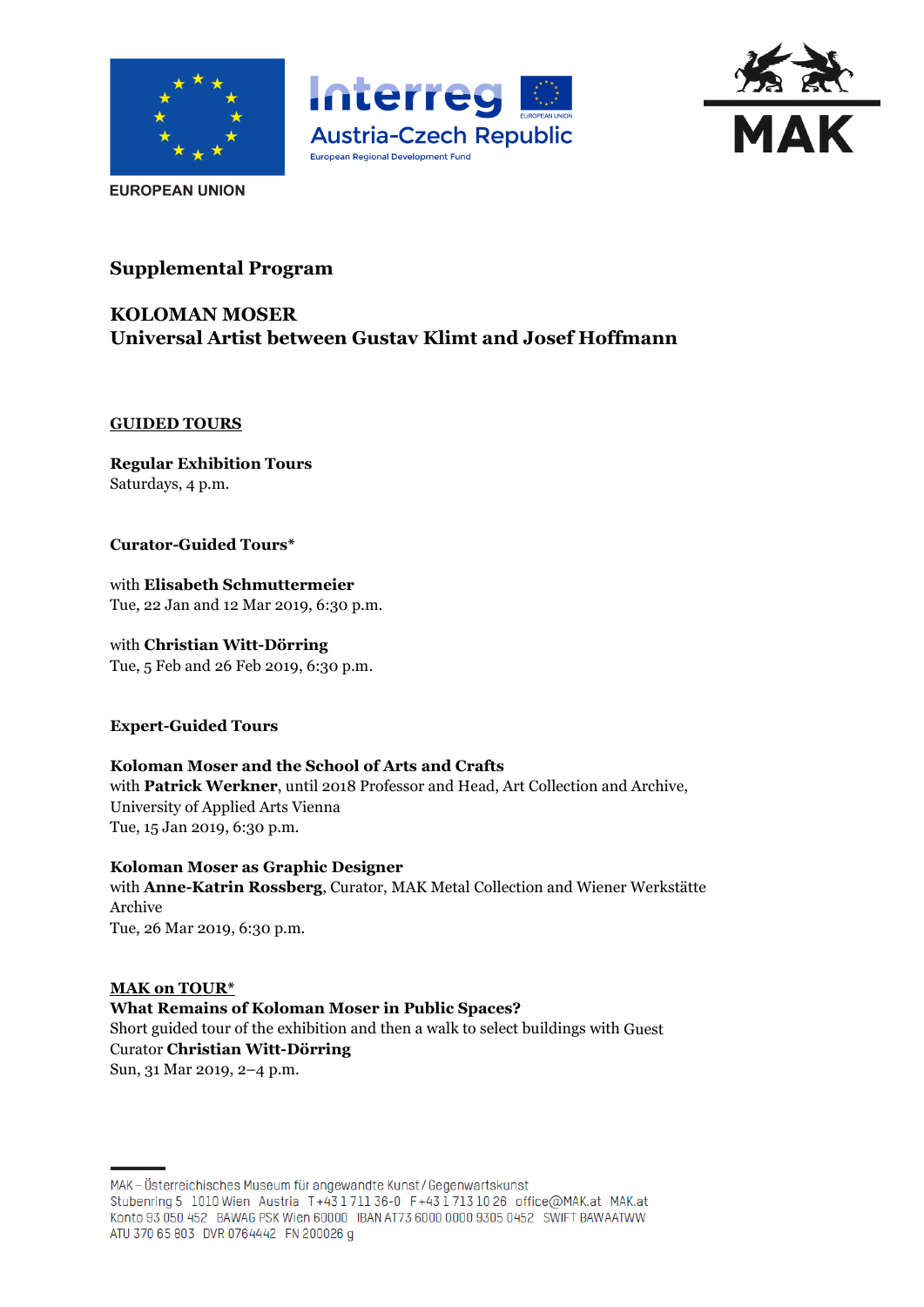

#### **WEDNESDAYS AT THE MAK\***

Guided tour of the exhibition, followed by further discussion at the restaurant Salonplafond im MAK Wed, 16 Jan 2019, 3 p.m.

#### **TALKS** MAK Lecture Hall

**Koloman Moser as Interior Designer Christian Witt-Dörring,** Guest Curator Tue, 12 Feb 2019, 6:30 p.m.

**Koloman Moser as Painter Stefan Üner**, art historian Sun, 7 Apr 2019, 4 p.m.

#### **PROGRAM FOR KIDS AND FAMILIES**

**MINI MAK Tour\*** Guided tour for the whole family (ages 4+)

**Blowfish or trout?** MINI MAK is diving into the world of Koloman Moser! 1000 ravens will then fish us back out! Sun, 20 Jan 2019, 11:00 a.m.

**Mushrooms and toadstools, grasses and flowers, banknotes and flying fish—Koloman Moser's nature studies**! Who knows what we'll find!? Sun, 17 Feb 2019, 11:00 a.m.

**MAK4FAMILY\*** Workshop for the whole family (ages 4+)

**Koloman Can Do Everything!** Sat, 26 Jan and 9 Feb 2019, 2–4 p.m.